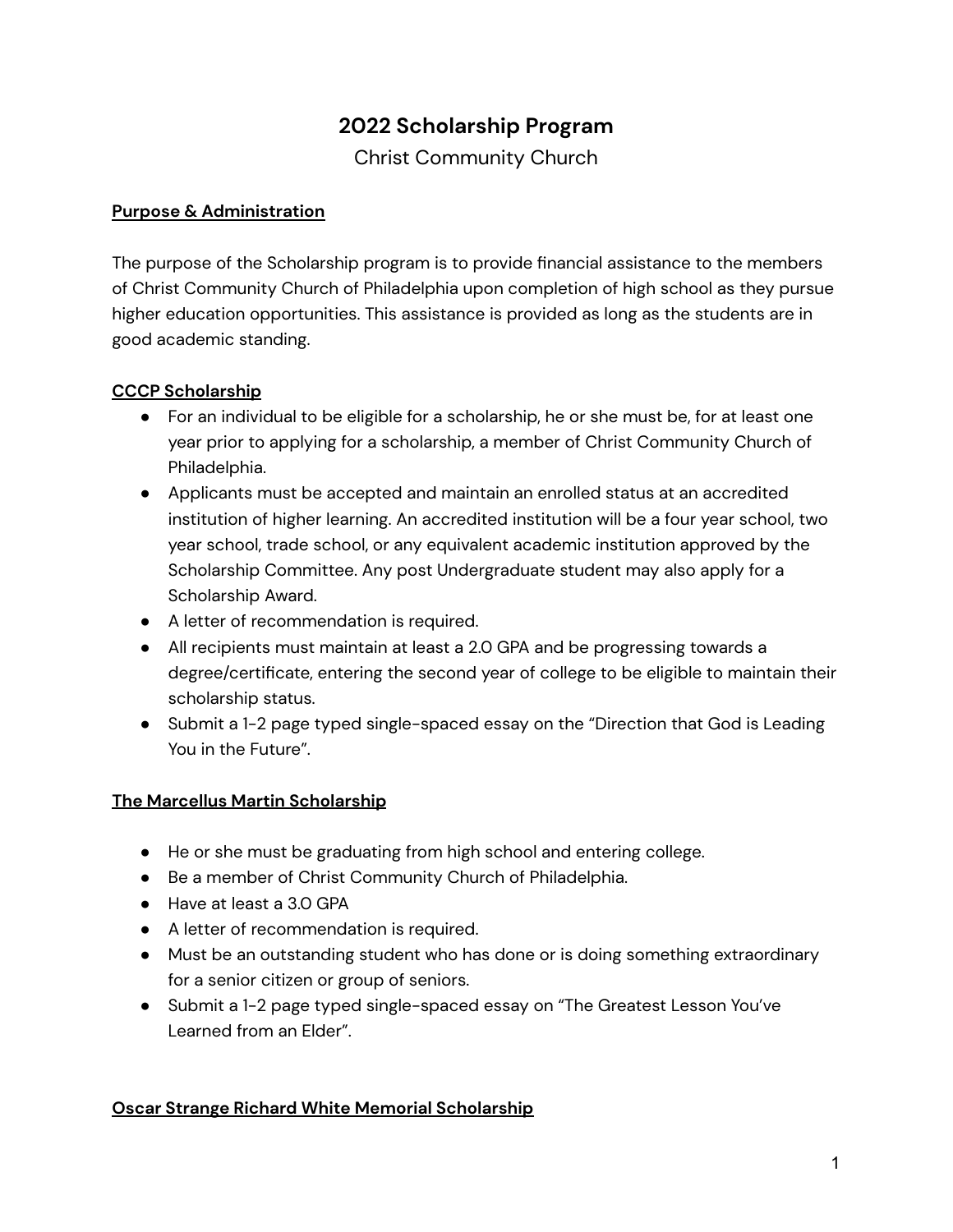- He or she must be graduating from high school and entering college.
- Be a member of Christ Community Church of Philadelphia.
- A letter of recommendation is required.
- Must be committed to pursuing further education in music and the arts.
- Submit a 1-2 page typed single-spaced essay about "In what ways has music been integral in your pursuit of God? How do you plan on using the gift of music to glorify Him?"

# **Use of Scholarship Funds**

The scholarship funds granted to an individual are to be used for tuition, books, and other costs associated with attending school. In the event that you are unable to register for the next semester or any unforeseen circumstances arise, the money should be returned to the scholarship committee.

# **Application Process**

# *All Applications:*

All applications should be sent by email to **info@cccphila.org.** The Subject Line should read : "Scholarship Name: Applicant Name 2022". In the body of your email please include the following:

- First Name
- Last Name
- Date of Birth (MM/DD/YYYY)
- Phone Number
- Email Address
- List the name of the Academic Institution you are currently enrolled in.
- List which Scholarship you are applying for.

Lastly, please attach your written work and a letter of recommendation as PDFs on the email. No Google Doc files will be considered.

*CCCP Scholarship:*

• The most recent copy of your transcript (showing a GPA of at least 2.0)

### *Marcellus Martin Scholarship:*

- The most recent copy of your transcript (showing a GPA of at least 3.0)
- Scanned copy of your diploma or GED.